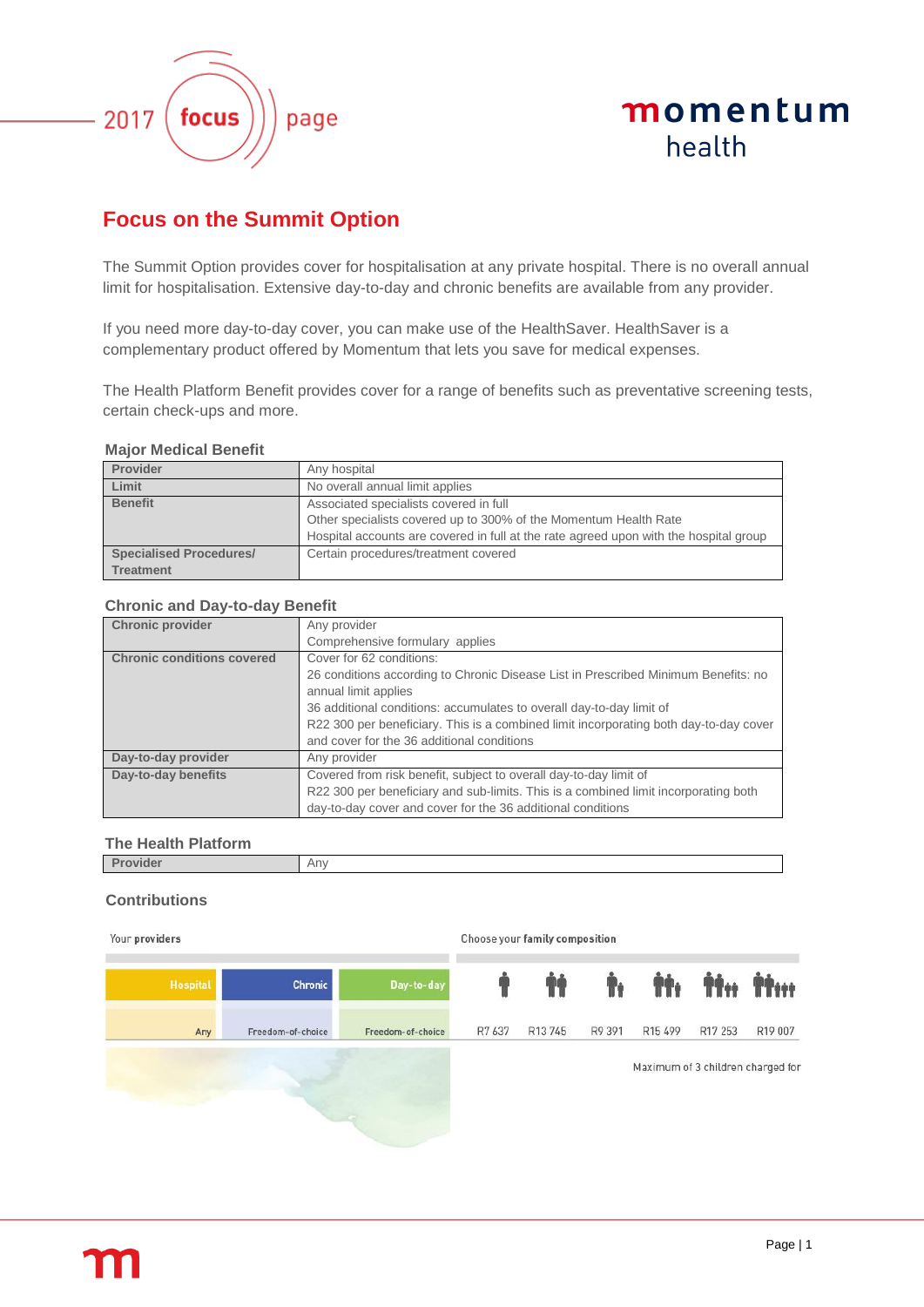

#### **Major Medical Benefit**

This benefit provides cover for hospitalisation and certain Specialised Procedures/Treatment. There is no overall annual limit on hospitalisation. Associated specialists are covered in full, while other specialists are covered up to 300% of the Momentum Health Rate. Hospital accounts are covered in full at the rate agreed upon with the hospital group.

Under the hospitalisation benefit, hospital accounts and related costs incurred in hospital (from admission to discharge) are covered – provided treatment has been authorised. Specialised Procedures/Treatment do not necessarily require admission to hospital and are included in the Major Medical Benefit – provided that the treatment is clinically appropriate and has been authorised.

If authorisation is not obtained, a 30% co-payment will apply on all accounts related to the event and the Scheme would be responsible for 70% of the negotiated tariff, provided authorisation would have been granted according to the rules of the Scheme. In the case of an emergency, you or someone in your family or a friend may obtain authorisation within 72 hours of admittance.

#### **Chronic Benefit**

The Chronic Benefit covers certain life-threatening conditions that need ongoing treatment. You have the freedom of choice to get your chronic prescription and medication from any provider, subject to a comprehensive formulary. There is no annual limit for chronic cover for the 26 conditions according to the Chronic Disease List, which forms part of the Prescribed Minimum Benefits. An additional 36 conditions are covered subject to the overall day-to-day limit of R22 300 per beneficiary (this is a combined limit incorporating both day-to-day cover and cover for the 36 additional chronic conditions). Chronic benefits are subject to registration on the Chronic Management Programme and approval by the Scheme.

#### **The Day-to-day Benefit**

This benefit provides for day-to-day medical expenses, such as GP visits and prescribed medicine, and is paid from the risk benefit. The benefits are subject to an overall day-to-day limit of R22 300 per beneficiary and certain sub-limits. (The overall day-to-day limit of R22 300 is a combined limit incorporating both day-today cover and cover for the 36 additional chronic conditions).

#### **The Health Platform Benefit**

The Health Platform Benefit is available to all Momentum Health members and is paid by the Scheme up to a maximum Rand amount per benefit, provided you notify us before using the benefit.

This unique benefit encourages health awareness, enhances the quality of life and gives peace of mind through:

- preventative care and early detection
- maternity programme
- management of certain diseases
- health education and advice; and
- local evacuation and international emergency cover.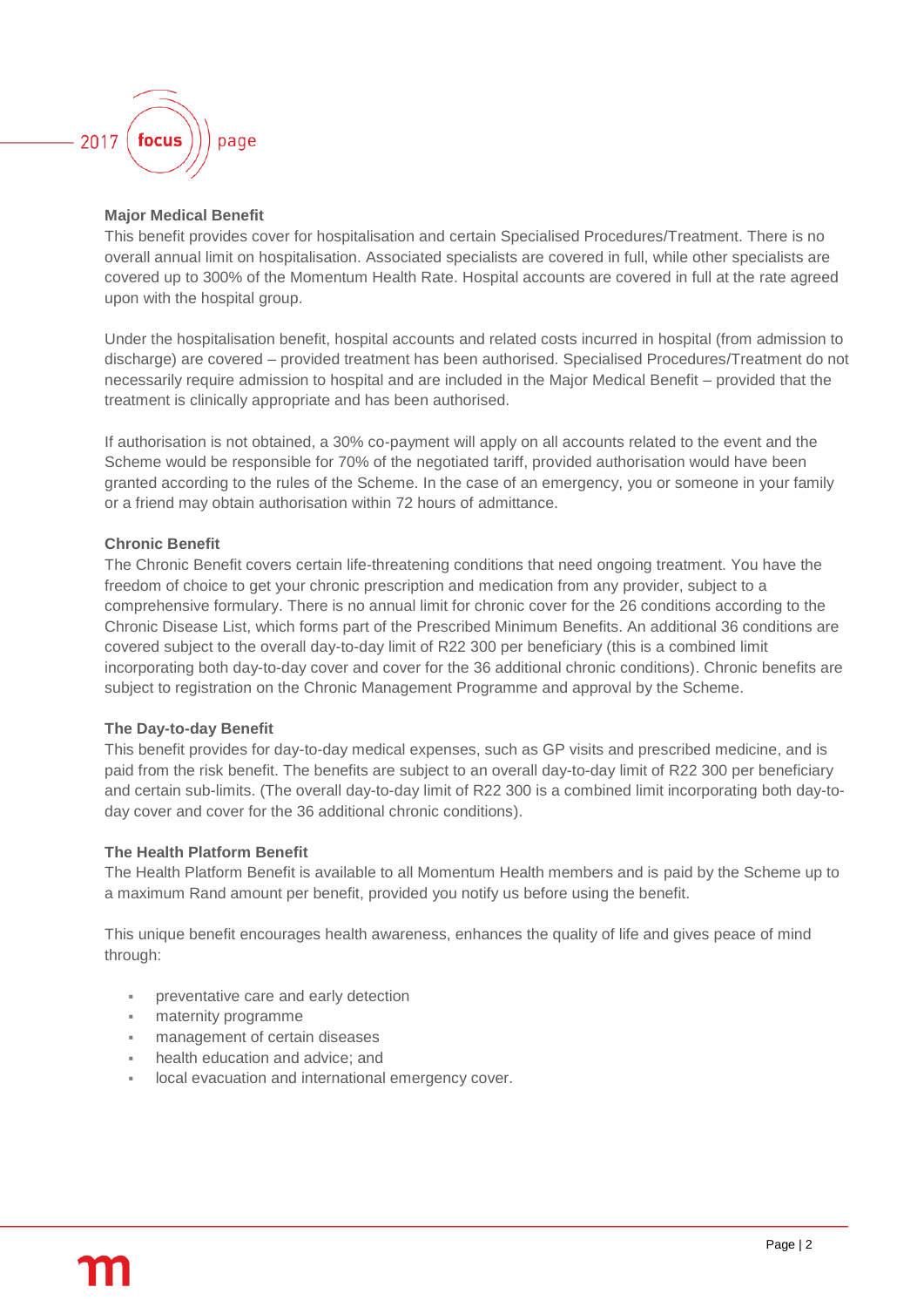### 2017 focus page

#### **Benefit schedule**

#### **Major Medical Benefit**

#### **General rule applicable to the Major Medical Benefit**

You need to phone for authorisation before making use of your Major Medical Benefits. For some conditions, like cancer, you will need to register on a Disease Management Programme. Momentum Health will pay benefits in line with the Scheme Rules and the clinical protocols that the Scheme has established for the treatment of each condition. The sub-limits specified below apply per year. Should you not join in January, your sub-limits will be adjusted pro-rata (this means it will be adjusted in line with the number of months left in the year).

| Provider                                                                                                                                                               | Any hospital                                                                                                                                                                                                                                                                                                   |  |  |
|------------------------------------------------------------------------------------------------------------------------------------------------------------------------|----------------------------------------------------------------------------------------------------------------------------------------------------------------------------------------------------------------------------------------------------------------------------------------------------------------|--|--|
| Overall limit                                                                                                                                                          | None                                                                                                                                                                                                                                                                                                           |  |  |
| Hospitalisation                                                                                                                                                        |                                                                                                                                                                                                                                                                                                                |  |  |
| <b>Benefit</b>                                                                                                                                                         | Associated specialists covered in full. Other specialists covered<br>up to 300% of the Momentum Health Rate. Hospital accounts are<br>covered in full at the rate agreed upon with the hospital group                                                                                                          |  |  |
| High and intensive care                                                                                                                                                | No annual limit applies                                                                                                                                                                                                                                                                                        |  |  |
| Casualty or after-hour visits                                                                                                                                          | Subject to Day-to-day Benefit                                                                                                                                                                                                                                                                                  |  |  |
| Renal dialysis and Oncology                                                                                                                                            | No annual limit applies                                                                                                                                                                                                                                                                                        |  |  |
| Organ transplants (recipient)                                                                                                                                          | No annual limit applies                                                                                                                                                                                                                                                                                        |  |  |
| Organ transplants (donor)                                                                                                                                              | R17 600 cadaver costs                                                                                                                                                                                                                                                                                          |  |  |
| Only covered when recipient is a member of the Scheme                                                                                                                  | R35 700 live donor costs (incl. transportation)                                                                                                                                                                                                                                                                |  |  |
| In-hospital dental and oral benefits limited to maxillo-<br>facial surgery (excluding implants), impacted wisdom<br>teeth and general anaesthesia for children under 7 | Hospital and anaesthetist accounts paid from Major Medical<br>Benefit. Dental, dental specialist and maxillo-facial surgeon<br>accounts paid from Day-to-day Benefit and accumulate towards<br>specialised dentistry sub-limit which is subject to the overall day-<br>to-day limit of R22 300 per beneficiary |  |  |
| Maternity confinements                                                                                                                                                 | No annual limit applies                                                                                                                                                                                                                                                                                        |  |  |
| Neonatal intensive care                                                                                                                                                | No annual limit applies                                                                                                                                                                                                                                                                                        |  |  |
| MRI and CT scans (in- and out-of-hospital)                                                                                                                             | No annual limit applies, subject to R2 030 co-payment per scan                                                                                                                                                                                                                                                 |  |  |
| Medical and surgical appliances in-hospital (such as<br>support stockings, knee and back braces etc.)                                                                  | R5 950 per family                                                                                                                                                                                                                                                                                              |  |  |
| Prosthesis - internal (incl. knee and hip replacements,<br>permanent pacemakers etc.)                                                                                  | Cochlear implants: R157 000 per beneficiary, maximum 1 event<br>per year. Intraocular lenses: R6 160 per beneficiary per event,<br>maximum 2 events per year. Other internal prostheses: R59 500<br>per beneficiary per event, maximum 2 events per year                                                       |  |  |
| Prosthesis - external                                                                                                                                                  | R20 700 per family                                                                                                                                                                                                                                                                                             |  |  |
| (such as artificial arms or legs etc)                                                                                                                                  |                                                                                                                                                                                                                                                                                                                |  |  |
| Mental health<br>- psychiatry and psychology<br>- drug and alcohol rehabilitation                                                                                      | R32 600 per beneficiary, 21-day sub-limit applies to drug and<br>alcohol rehabilitation, subject to treatment at preferred provider                                                                                                                                                                            |  |  |
| Take-home medicine                                                                                                                                                     | 7 days' supply                                                                                                                                                                                                                                                                                                 |  |  |
| Trauma benefit                                                                                                                                                         | Covers certain day-to-day claims that form part of the recovery<br>following specific traumatic events, such as near drowning,<br>poisoning, severe allergic reaction and external and internal head<br>injuries.                                                                                              |  |  |
| Medical rehabilitation, private nursing, Hospice and<br>step-down facilities                                                                                           | R45 400 per family                                                                                                                                                                                                                                                                                             |  |  |
| Immune deficiency related to HIV                                                                                                                                       | At preferred provider                                                                                                                                                                                                                                                                                          |  |  |
| - Anti-retroviral treatment                                                                                                                                            | No annual limit applies                                                                                                                                                                                                                                                                                        |  |  |
| - HIV related admissions                                                                                                                                               | R62 500 per family                                                                                                                                                                                                                                                                                             |  |  |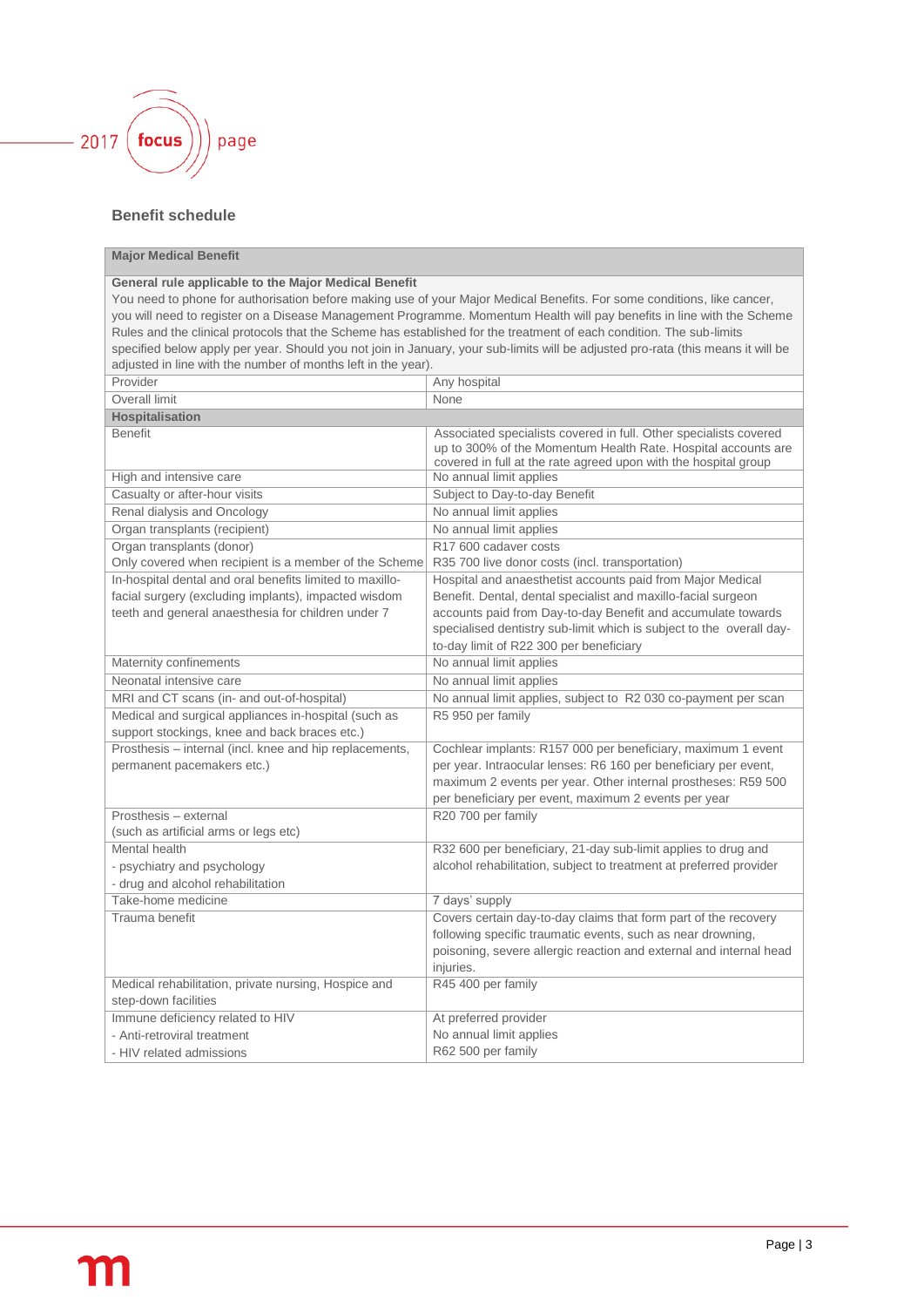# - 2017  $\Big($  focus  $\Big)$ page

| <b>Specialised Procedures/Treatment</b>                                                                              |                                                                                                                                                                                                                                                                  |  |  |  |
|----------------------------------------------------------------------------------------------------------------------|------------------------------------------------------------------------------------------------------------------------------------------------------------------------------------------------------------------------------------------------------------------|--|--|--|
| Certain Specialised Procedures/Treatment covered (when clinically appropriate) in- and out-of-hospital               |                                                                                                                                                                                                                                                                  |  |  |  |
| <b>Chronic Benefit</b>                                                                                               |                                                                                                                                                                                                                                                                  |  |  |  |
| <b>General rule applicable to Chronic Benefits</b>                                                                   |                                                                                                                                                                                                                                                                  |  |  |  |
| Benefits are subject to registration on the Chronic Management Programme and approval by the Scheme                  |                                                                                                                                                                                                                                                                  |  |  |  |
| Provider<br>You can use any provider of your choice                                                                  |                                                                                                                                                                                                                                                                  |  |  |  |
| Cover                                                                                                                | Cover for 62 conditions: 26 conditions according to Chronic Disease                                                                                                                                                                                              |  |  |  |
|                                                                                                                      | List in Prescribed Minimum Benefits - no annual limit applies                                                                                                                                                                                                    |  |  |  |
|                                                                                                                      | Cover for 36 additional conditions, subject to overall day-to-day limit                                                                                                                                                                                          |  |  |  |
|                                                                                                                      | of R22 300 per beneficiary. This is a combined limit incorporating                                                                                                                                                                                               |  |  |  |
|                                                                                                                      | both day-to-day cover and cover for the 36 additional conditions                                                                                                                                                                                                 |  |  |  |
| Day-to-day Benefit                                                                                                   |                                                                                                                                                                                                                                                                  |  |  |  |
| General rule applicable to the Day-to-day Benefit                                                                    |                                                                                                                                                                                                                                                                  |  |  |  |
|                                                                                                                      | Benefits are paid at 100% of the Momentum Health Rate, subject to the annual sub-limits specified below and an overall day-<br>to-day limit of R22 300 per beneficiary. This is a combined limit incorporating both day-to-day cover and cover for 36 additional |  |  |  |
|                                                                                                                      | chronic conditions. The sub-limits specified apply per year unless stated otherwise. Should you not join in January, your sub-                                                                                                                                   |  |  |  |
| limits will be adjusted pro-rata (this means it will be adjusted in line with the number of months left in the year) |                                                                                                                                                                                                                                                                  |  |  |  |
| Provider                                                                                                             | You can use any provider of your choice                                                                                                                                                                                                                          |  |  |  |
| Acupuncture, Homeopathy, Naturopathy, Herbology,                                                                     | R6 380 per family. Subject to overall day-to-day limit of R22 300 per                                                                                                                                                                                            |  |  |  |
| Audiology, Occupational and Speech therapy,                                                                          | beneficiary                                                                                                                                                                                                                                                      |  |  |  |
| Chiropractors, Dieticians, Biokinetics, Orthoptists,                                                                 |                                                                                                                                                                                                                                                                  |  |  |  |
| Osteopathy, Audiometry, Chiropody, Physiotherapy                                                                     |                                                                                                                                                                                                                                                                  |  |  |  |
| and Podiatry                                                                                                         |                                                                                                                                                                                                                                                                  |  |  |  |
| Mental health (incl. psychiatry and psychology)                                                                      | R19 100 per family. Subject to overall annual day-to-day limit of                                                                                                                                                                                                |  |  |  |
|                                                                                                                      | R22 300 per beneficiary                                                                                                                                                                                                                                          |  |  |  |
| Dentistry – basic (such as extractions or fillings)                                                                  | Subject to overall annual day-to-day limit of R22 300 per beneficiary                                                                                                                                                                                            |  |  |  |
| Dentistry - specialised (such as bridges or crowns)                                                                  | R13 500 per beneficiary, R32 100 per family. Subject to overall                                                                                                                                                                                                  |  |  |  |
|                                                                                                                      | annual day-to-day limit of R22 300 per beneficiary.                                                                                                                                                                                                              |  |  |  |
|                                                                                                                      | Both in- and out-of-hospital dental specialist accounts accumulate                                                                                                                                                                                               |  |  |  |
|                                                                                                                      | towards the limit                                                                                                                                                                                                                                                |  |  |  |
| External medical and surgical appliances (incl. hearing                                                              | R25 900 per family. R15 100 sub-limit for hearing aids.                                                                                                                                                                                                          |  |  |  |
| aids, glucometers, blood pressure monitors,                                                                          | Subject to overall annual day-to-day limit of R22 300 per beneficiary                                                                                                                                                                                            |  |  |  |
| wheelchairs, etc.)                                                                                                   |                                                                                                                                                                                                                                                                  |  |  |  |
| General practitioners                                                                                                | Subject to overall annual day-to-day limit of R22 300 per beneficiary                                                                                                                                                                                            |  |  |  |
| <b>Specialists</b>                                                                                                   | Subject to overall annual day-to-day limit of R22 300 per beneficiary                                                                                                                                                                                            |  |  |  |
| Optical and optometry (incl. contact lenses and<br>refractive eye surgery)                                           | Overall limit of R3 910 per beneficiary<br>Frame sub-limit of R2 020                                                                                                                                                                                             |  |  |  |
|                                                                                                                      | Subject to overall annual day-to-day limit of R22 300 per beneficiary                                                                                                                                                                                            |  |  |  |
| Pathology (such as blood sugar or cholesterol tests)                                                                 | Subject to overall annual day-to-day limit of R22 300 per beneficiary                                                                                                                                                                                            |  |  |  |
| Radiology (such as x-rays)                                                                                           | Subject to overall annual day-to-day limit of R22 300 per beneficiary                                                                                                                                                                                            |  |  |  |
|                                                                                                                      |                                                                                                                                                                                                                                                                  |  |  |  |
| MRI and CT scans                                                                                                     | Covered from Major Medical Benefit, subject to R2 030 co-payment                                                                                                                                                                                                 |  |  |  |
|                                                                                                                      | per scan                                                                                                                                                                                                                                                         |  |  |  |
| Prescribed medication                                                                                                | R17 400 per beneficiary, R28 500 per family. Subject to overall                                                                                                                                                                                                  |  |  |  |
|                                                                                                                      | annual day-to-day limit of R22 300 per beneficiary                                                                                                                                                                                                               |  |  |  |
| Over-the-counter medication (including prescribed                                                                    | Not covered                                                                                                                                                                                                                                                      |  |  |  |
| vitamins and homeopathic medicine)                                                                                   |                                                                                                                                                                                                                                                                  |  |  |  |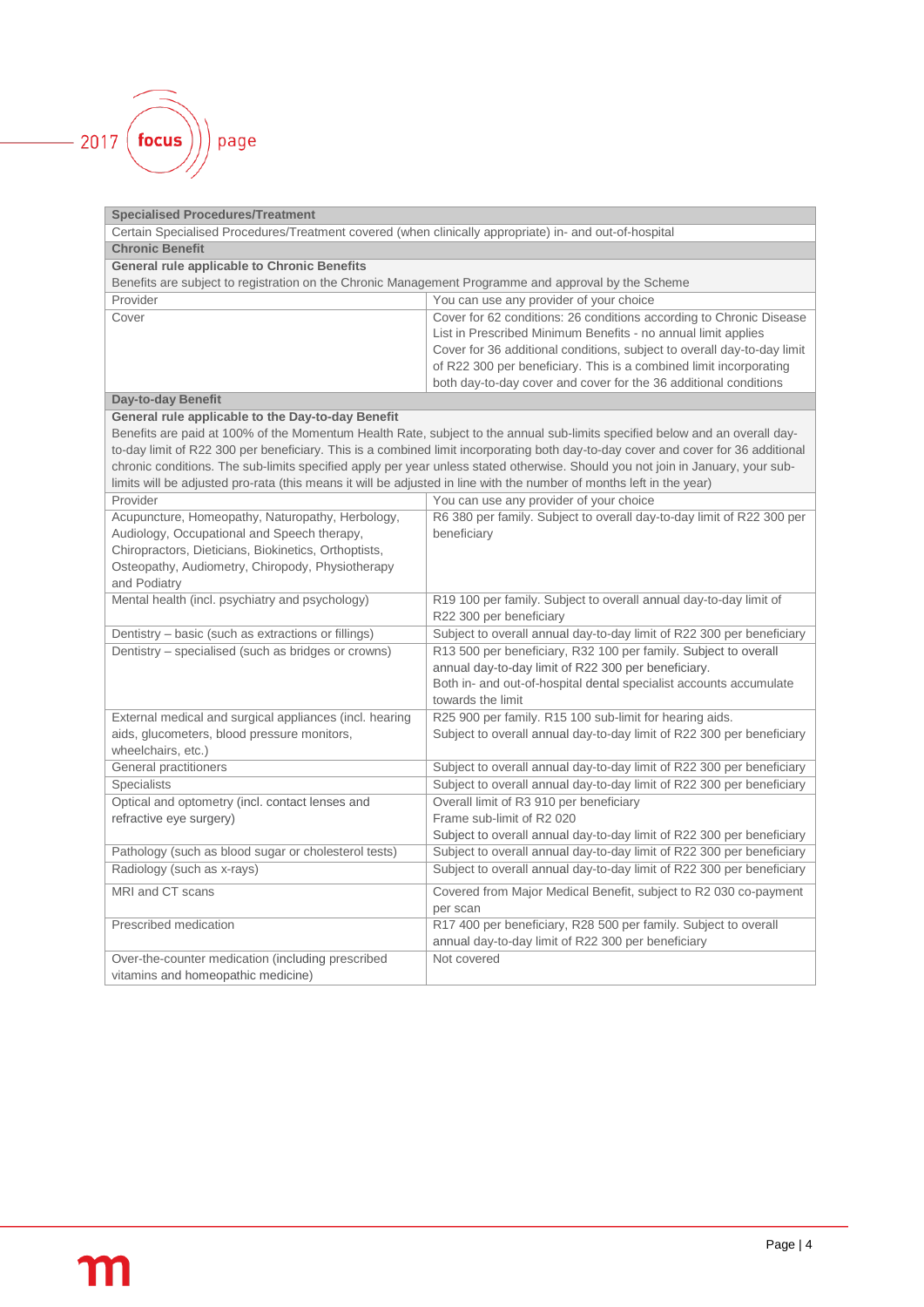# $-2017$   $\Big($  focus  $\Big)$ page

| <b>Health Platform Benefit</b>                                                                                                                                          |                                                                                 |                                             |
|-------------------------------------------------------------------------------------------------------------------------------------------------------------------------|---------------------------------------------------------------------------------|---------------------------------------------|
| General rule applicable to the Health Platform                                                                                                                          |                                                                                 |                                             |
| Health Platform benefits are paid by the Scheme up to a maximum Rand amount per benefit, provided you notify us before                                                  |                                                                                 |                                             |
| using the benefit                                                                                                                                                       |                                                                                 |                                             |
| What is the benefit?                                                                                                                                                    | Who is eligible?                                                                | How often?                                  |
| <b>Preventative care</b>                                                                                                                                                |                                                                                 |                                             |
| <b>Baby immunisations</b>                                                                                                                                               | Children up to age 6                                                            | As required by the<br>Department of Health  |
| Flu vaccines                                                                                                                                                            | Beneficiaries under 18<br>Beneficiaries 60 and older<br>High-risk beneficiaries | Once a year                                 |
| Tetanus diphtheria injection                                                                                                                                            | All beneficiaries                                                               | As needed                                   |
| Pneumococcal vaccine                                                                                                                                                    | Beneficiaries 60 and older<br>High-risk beneficiaries                           | Once a year                                 |
| <b>Early detection tests</b>                                                                                                                                            |                                                                                 |                                             |
| Dental consultation (incl. sterile tray and gloves)                                                                                                                     | All beneficiaries                                                               | Once a year                                 |
| Pap smear (pathologist)<br>Consultation (GP* or gynaecologist)                                                                                                          | Women 15 and older                                                              | Once a year                                 |
| Mammogram                                                                                                                                                               | Women 38 and older                                                              | Once every 2 years                          |
| DEXA bone density scan (radiologist, GP* or specialist)                                                                                                                 | Beneficiaries 50 and older                                                      | Once every 3 years                          |
| General physical examination (GP* consultation)                                                                                                                         | Beneficiaries 21 to 29                                                          | Once every 5 years                          |
|                                                                                                                                                                         | Beneficiaries 30 to 59                                                          | Once every 3 years                          |
|                                                                                                                                                                         | Beneficiaries 60 to 69                                                          | Once every 2 years                          |
|                                                                                                                                                                         | Beneficiaries 70 and older                                                      | Once a year                                 |
| Prostate specific antigen (pathologist)                                                                                                                                 | Men 40 to 49<br>Men 50 to 59                                                    | Once every 5 years<br>Once every 3 years    |
|                                                                                                                                                                         | Men 60 to 69<br>Men 70 and older                                                | Once every 2 years<br>Once a year           |
| Health Assessment (pre-notification not required): Body<br>Mass Index, Blood pressure test, Cholesterol (finger<br>prick test) and Blood sugar test (finger prick test) | All principal members and<br>adult beneficiaries                                | Once a year                                 |
| Cholesterol test (pathologist)<br>Only covered if Health Assessment results indicate a<br>total cholesterol of 6 mmol/L and above                                       | Principal members and<br>adult beneficiaries                                    | Once a year                                 |
| Blood sugar test (pathologist)<br>Only covered if Health Assessment results indicate<br>blood sugar levels of 11 mmol/L and above                                       | Principal members and<br>adult beneficiaries                                    | Once a year                                 |
| Glaucoma test                                                                                                                                                           | Beneficiaries 40 to 49                                                          | Once every 2 years                          |
|                                                                                                                                                                         | Beneficiaries 50 and older                                                      | Once a year                                 |
| HIV test (pathologist)                                                                                                                                                  | Beneficiaries 15 and older                                                      | Once every 5 years                          |
| Maternity programme (subject to registration on the Maternity Management Programme between 8 and 20 weeks of<br>pregnancy)                                              |                                                                                 |                                             |
| Antenatal visits (Midwives, GP* or gynaecologist)                                                                                                                       |                                                                                 | 12 visits                                   |
|                                                                                                                                                                         | Women registered on the                                                         |                                             |
|                                                                                                                                                                         | programme                                                                       | Included in antenatal visits                |
| Urine tests (dipstick)                                                                                                                                                  |                                                                                 |                                             |
| Pregnancy scans                                                                                                                                                         |                                                                                 | 2 scans (1 before 24th week<br>and 1 after) |
| Paediatrician visits                                                                                                                                                    | Babies registered on the<br>programme                                           | 2 visits in baby's first year               |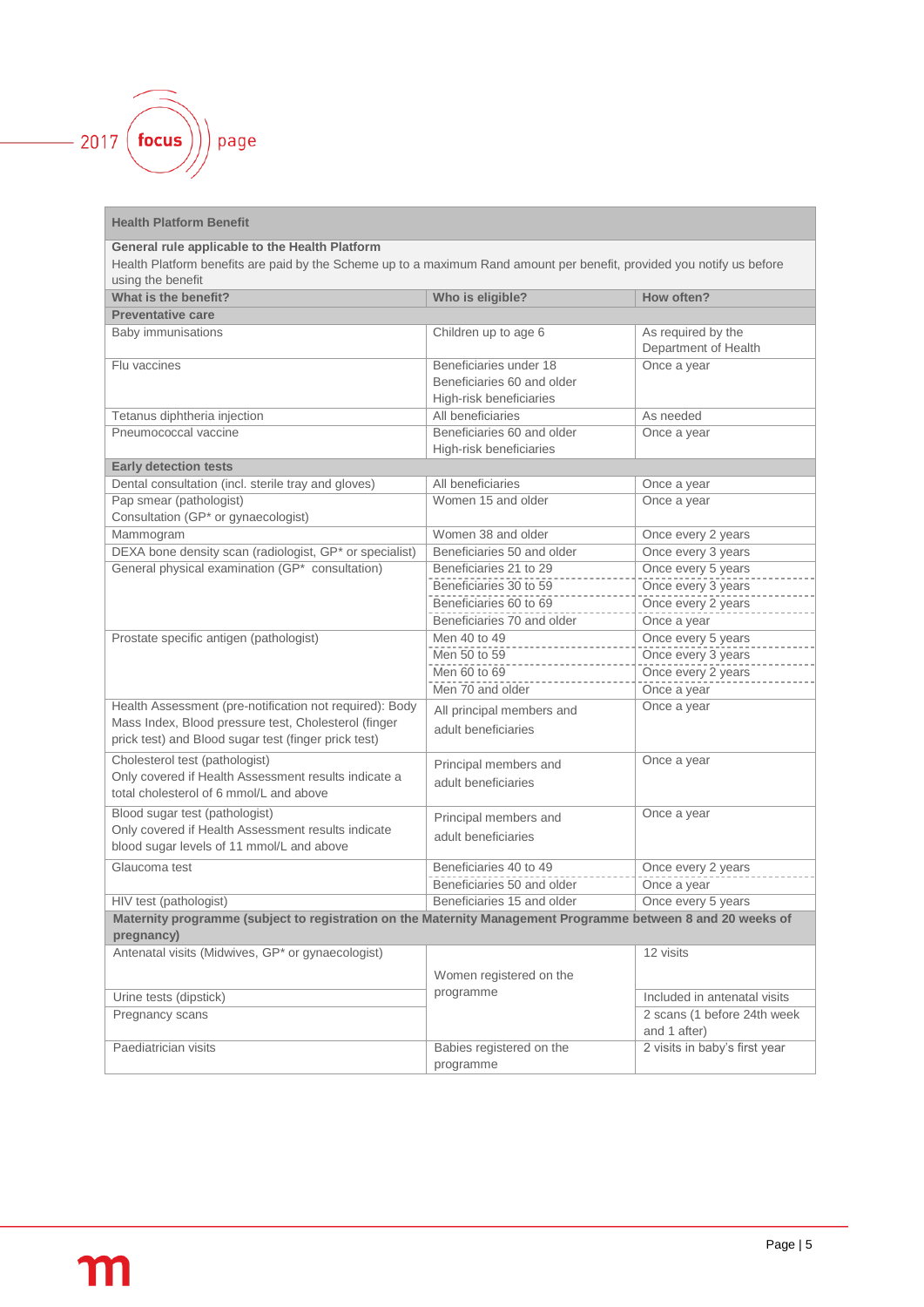# $-$  2017  $\big($  focus  $\big)$ page

| <b>Health Platform Benefit (continued)</b>           |                                     |                 |  |  |
|------------------------------------------------------|-------------------------------------|-----------------|--|--|
| Disease management programmes                        |                                     |                 |  |  |
| Diabetes, Hypertension, HIV/Aids, Oncology, Drug and | All beneficiaries registered on the | As needed       |  |  |
| alcohol rehabilitation, Chronic renal failure, Organ | appropriate programme               |                 |  |  |
| transplants, Cholesterol                             |                                     |                 |  |  |
| 24-hour emergency health advice                      | All beneficiaries                   | As needed       |  |  |
| <b>Emergency evacuation</b>                          |                                     |                 |  |  |
| Emergency evacuation in South Africa by Netcare 911  | All beneficiaries                   | In an emergency |  |  |
| International emergency cover by ISOS                |                                     |                 |  |  |
| R9.01 million (includes R15 500 for emergency        | Per beneficiary per 90-day journey  | In an emergency |  |  |
| optometry, R15 500 for emergency dentistry and       |                                     |                 |  |  |
| R765 000 terrorism cover)                            |                                     |                 |  |  |
| A R1 470 co-payment applies per out-patient claim    |                                     |                 |  |  |

#### **Important note:**

This focus page summarises the 2017 benefits available on the Summit Option. Scheme Rules always take precedence and are available on request.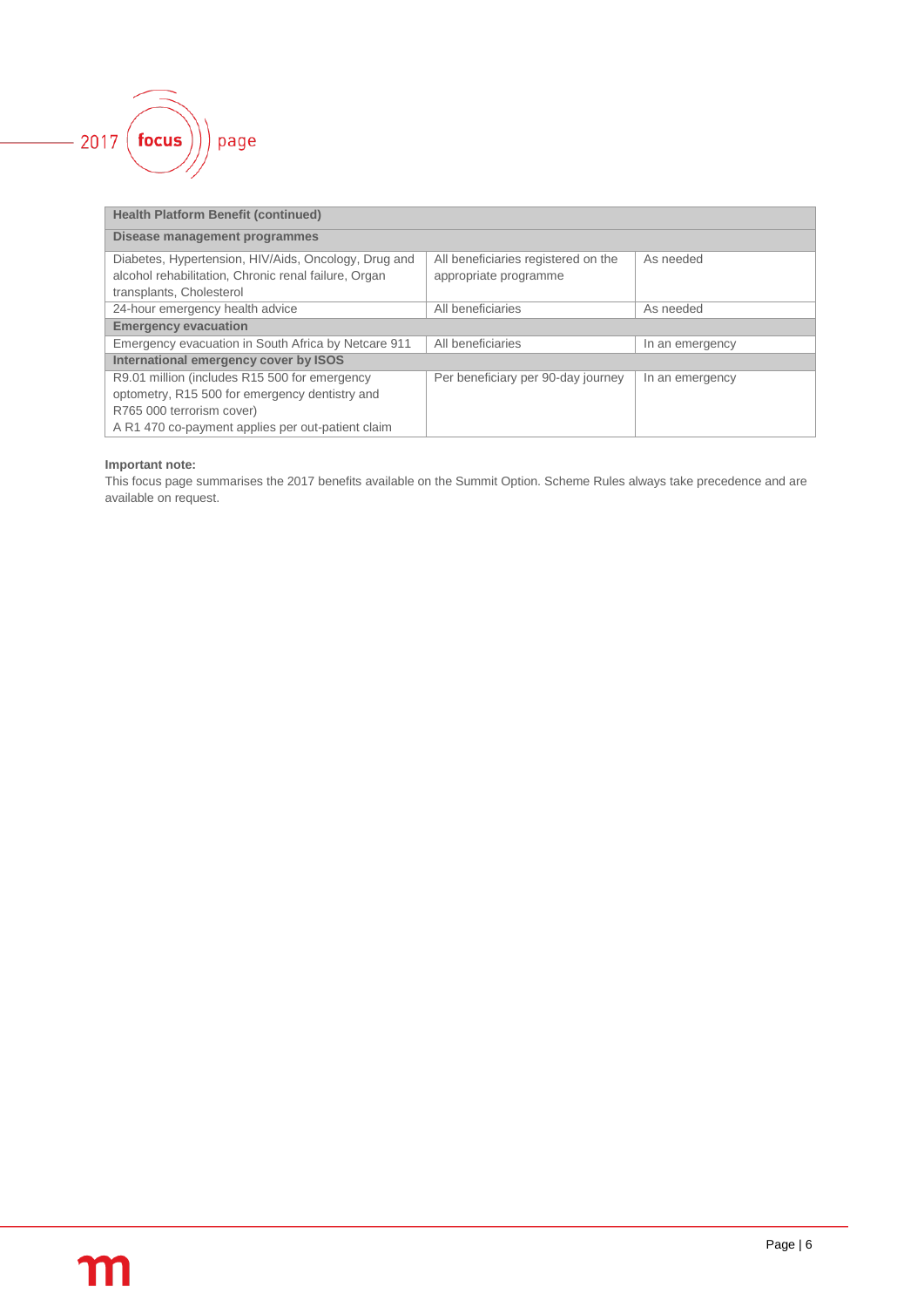

## momentum

### **The Momentum HealthReturns programme**

As a Momentum Health member, you can choose to make use of additional products available from the Momentum Group (Momentum), a division of MMI Group Limited, to seamlessly enhance your medical aid. Please note that Momentum is not a medical scheme and is a separate entity to Momentum Health. Membership of Momentum Health is not conditional on taking any of the complementary products that Momentum offers.

Momentum pays up to R1 000 per member (maximum of R2 000 per family) per month in HealthReturns to Momentum Health members who go for an annual Health Assessment, comply with treatment protocols (where applicable) and are active.

It is very easy to start earning HealthReturns. As a Momentum Health member, you enjoy one free Health Assessment per year through the Health Platform Benefit. This assessment is the first step to earning HealthReturns and will calculate your Healthy Heart Score.

Your Healthy Heart Score gives you an indication of how healthy your heart is. It can predict your chances of suffering a heart attack or stroke within the next ten years. We use the results from your health assessment, together with your smoking status, to calculate your score. Your score can be red, amber or green. Based on your results, we may recommend further assessments.

If you go for these assessments and follow the treatment protocols, this would be the second step to earning HealthReturns. The third step requires you to be active. Your activity, combined with your Multiply status and Healthy Heart Score, will determine how much you can earn. Your physical activity is measured by your number of Active DayzTM in a month or by going for a fitness assessment.